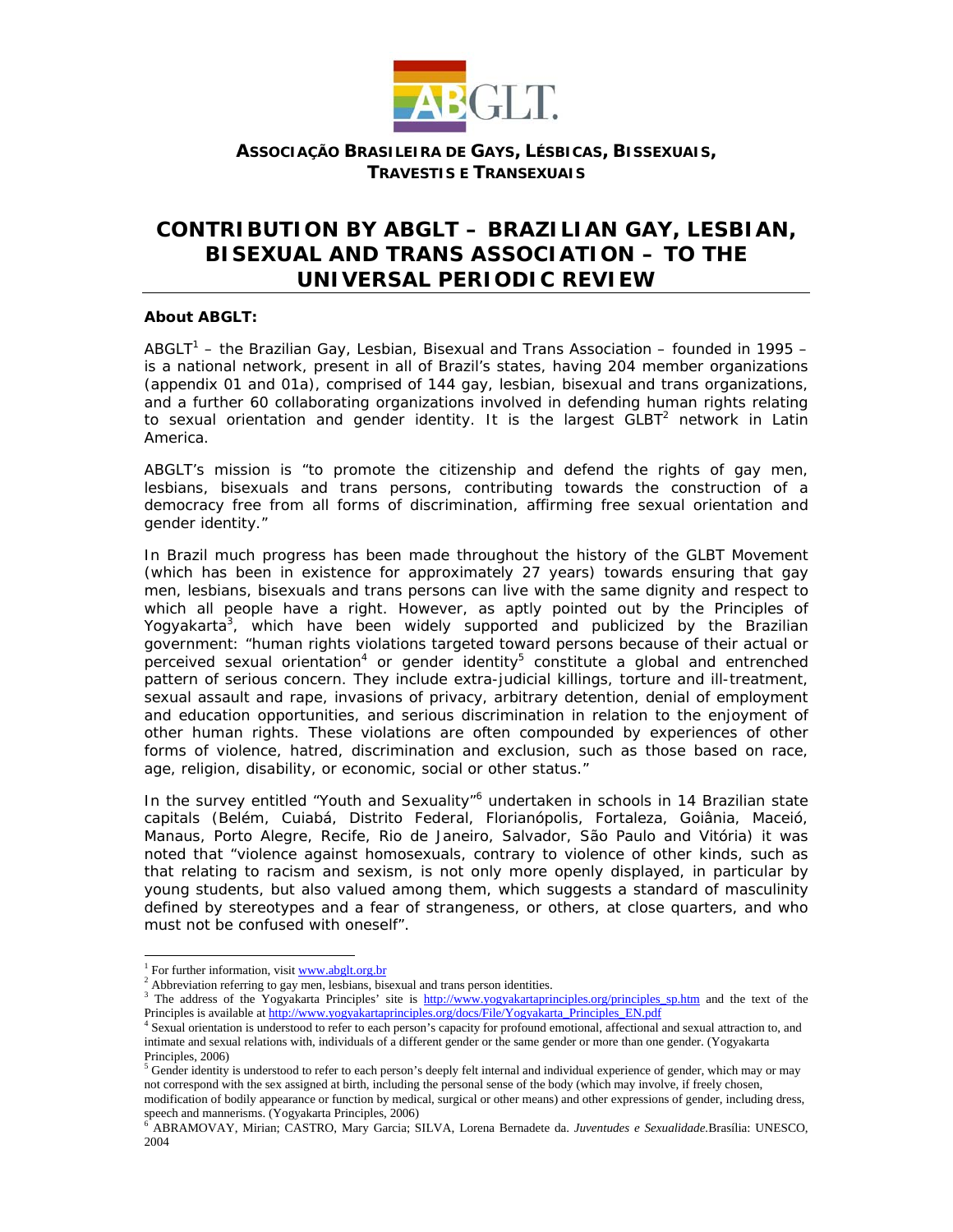

According to Guacira Louro Lopes<sup>7</sup> "*homophobia, (...) can also express itself as a kind of terror in relation to the loss of gender, i.e., the terror of no longer being considered as a real or authentic man or woman."*

When the students in the survey referred to above were asked whom they would not like to have as colleagues in the classroom, approximately  $\frac{1}{4}$  of the 16,422 students interviewed said that they would not like to have a homosexual as a class colleague.

When asked to indicate what they considered to be the five most serious forms of violence, teenage boys and girls selected the same items, with one notable exception: the issue of aggression against homosexuals. Beating up homosexuals was classified by the girls as the third most serious form of violence, whereas for the boys it came in sixth place, thus not even being included among the five most serious for them.

In Brazil homophobia<sup>8</sup>, like racism, sexism and xenophobia, are everyday illnesses that democratic societies have attempted to combat, placing respect for plurality as a common objective. The process of globalization is often opposed to diversity, and for this reason democratic social projects define diversity as a something precious to be promoted. Our society behaves and educates as if there were only one way to love (normal and recommendable). Heteronormativity generates social injustice and inequality, violating human rights, since it is based on the partial or total denial of the humanity of the "other". Homophobia is part of the hard core of heteronormativity, and forms a strategy of social control that permits discrimination against and the subalternity of those who break away from the heterosexual model. Combating homophobia and educating for sexual diversity is a question of democratic prophylaxis.

According to Mirian Maluwa<sup>9</sup> "*international human rights law protects all persons equally, without distinction or discrimination. The broad range of human rights- civil, political, economic, social and cultural- should be equally enjoyed by all groups of individuals. The protection of the basic human rights of men who have sex with men is therefore, grounded in a human rights framework that all people are worthy of equal respect and dignity whatever their situation. (...)* 

*As members of the United Nations the States are bound to respect, protect and fulfil human rights<sup>10</sup>. The obligation to respect implies that the States should abstain from interfering directly or indirectly in the exercising of human rights.<sup>11</sup>*

In the light of the above, we wish to request that as part of Brazil's Universal Periodic Review the agenda of those who defend the human rights of GLBT be analysed taking into consideration three issues which we consider to be essential and in relation to which we request OHCHR intervention / action in relation to the Brazilian Government.

### **Progress, regression and challenges in the Brazilian context:**

l

<sup>7</sup> LOURO, G.L. *Gênero, sexualidade e educação: uma perspectiva pós-estruturalista*. 2.ed. Rio de Janeiro: Editora Vozes Ltda., 1997.

<sup>&</sup>lt;sup>8</sup> According to Borrillo, in *Homofobia*, Bellaterra, 2001 – Homophobia is the intolerance, rejection, fear, prejudice and persecution of people who do not abide by the predominant male gender role, by the role culturally established for men and women by male power.<br><sup>9</sup> MAL

MALUWA M., A Rights Based Framework for Preventing the Transmission of HIV among Men Who Have Sex With Men, WHO/UNAIDS, 2002.

<sup>&</sup>lt;sup>10</sup> See Committee on Economic, Social and Cultural Rights, General comment 14. The right to the highest attainable standard of health adopted 11 august 2000.E/C. 12/2000/4,#34-37. See also http://www.unhchr/html/menu2/6/

For example, refraining from identifying or limiting equal access of all persons, including men who have sex with men  $(...)$  or abstaining from enforcing discriminatory practices as State policy.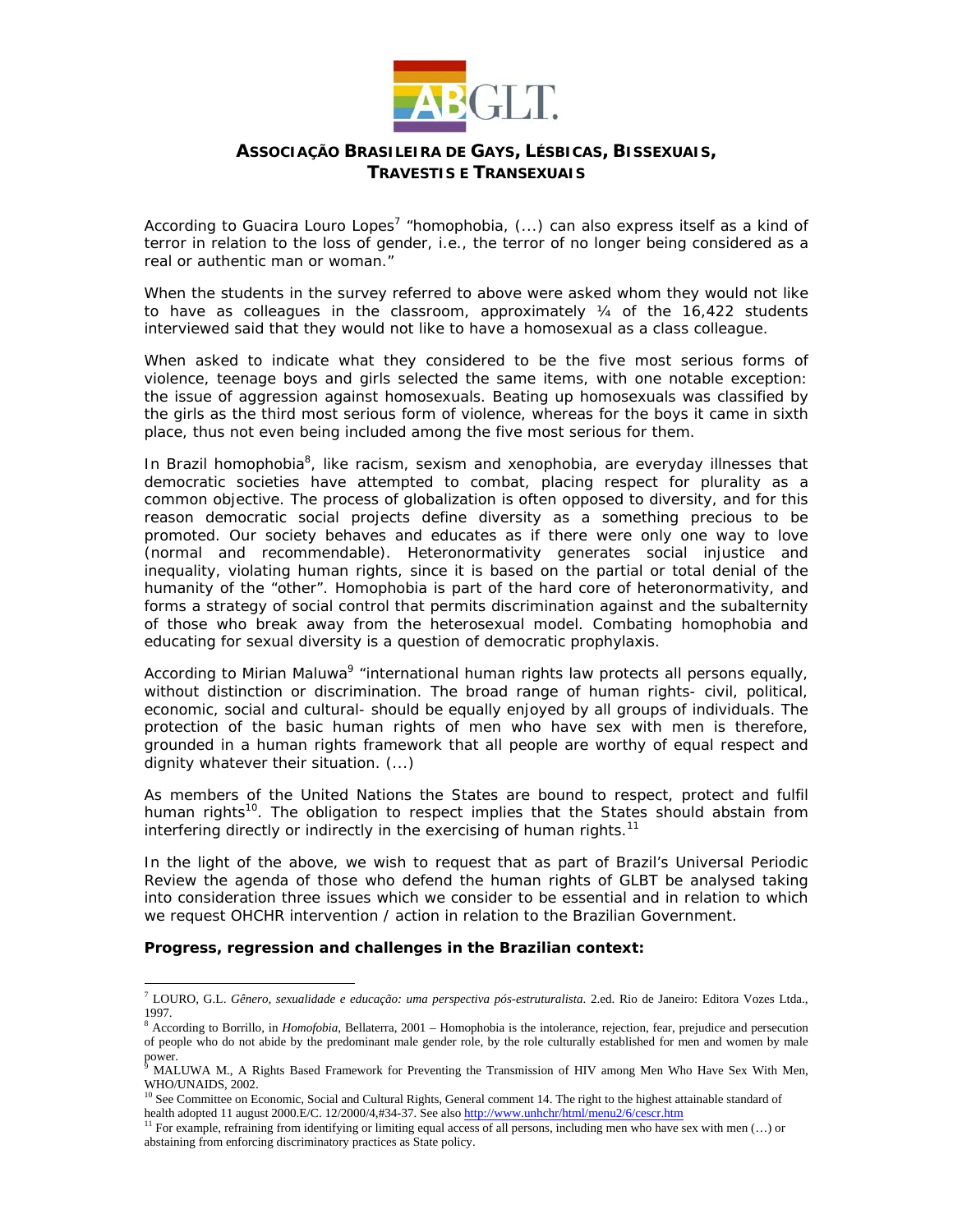

### **1) Brazil without Homophobia:**

**ABGLT recognizes in a considerably positive way the efforts made by the Brazilian government in launching the Brazil Without Homophobia Programme in 200412** *(appendix 02)* **following a series of discussions between the government and civil society, with the aim of promoting GLBT citizenship, by ensuring equal rights and combating homophobic violence and discrimination. However, ABGLT also recognizes that there is still much to be done to make the Programme effective and produce real changes for this community,** since, to use a metaphor, a glass containing water up to the middle can often either be a half-full glass or a half-empty one.

It is expected that the interministerial integration proposed by the Programme, in partnership with the GLBT movement, should prosper and advance in the implementation of new parameters for the definition of public policies, including in an ample and dignified manner millions of Brazilians who are treated like second class citizens, since our legal system at the federal level does not have any laws that promote or protect the rights of gay men, lesbians, bisexuals or trans persons.

**Among the various actions that need to be undertaken in order for the Programme's objectives to be achieved, we would highlight: a) support to projects intended to strengthen both public and non-governmental organizations that work to promote GLBT citizenship and/or to combat homophobia; b) capacity-building for professionals and representatives of the GLBT movement who work to defend human rights; c) dissemination of information about rights, and to promote GLBT self-esteem; and d) encourage the reporting of human rights violations in relation to GLTB.** 

We also need the various Ministries to incorporate the Brazil Without Homophobia Programme into their agendas in an organic manner, thereby generating State policies for the GLBT population, and not just government policies which may not be adopted and fail to become enduring, so that the defence of the human rights of GLBT are truly incorporated.

#### **2) Extrajudicial executions of GLBT and impunity with regard to the crimes committed:**

Professor Philip Alston, Special Rapporteur of the United Nations Human Rights Council on extrajudicial, summary or arbitrary executions visited Brazil at the beginning of November 2007 to inquire into the phenomenon of extrajudicial executions, and in his press statement *(appendix 03)* he made the following revelation **"***In Rio de Janeiro and São Paulo, only about 10% of homicides are tried in the courts; in Pernambuco it is about 3%. Of that 10% tried in São Paulo, about 50% are actually convicted"***.** 

**In Brazil we do not have institutional research carried out by the Federal Government to quantify the execution of GLBT.** The data that is available is the result of work done by the Grupo Gay da Bahia which systematizes information provided by GLBT groups in the 27 Brazilian states derived from local newspaper reports on the execution of members of our community<sup>13</sup>. **2.745 GLBT were murdered in Brazil between 1980 and June 2007, for the most part victims of homophobic crimes** 

 $12$  http://www.presidencia.gov.br/estrutura\_presidencia/sedh/brasilsem/

<sup>&</sup>lt;sup>13</sup> See the complete report in http://www.ggb.org.br/assassinatos2005.html and http://www.ggb.org.br/assassinatos2005c.html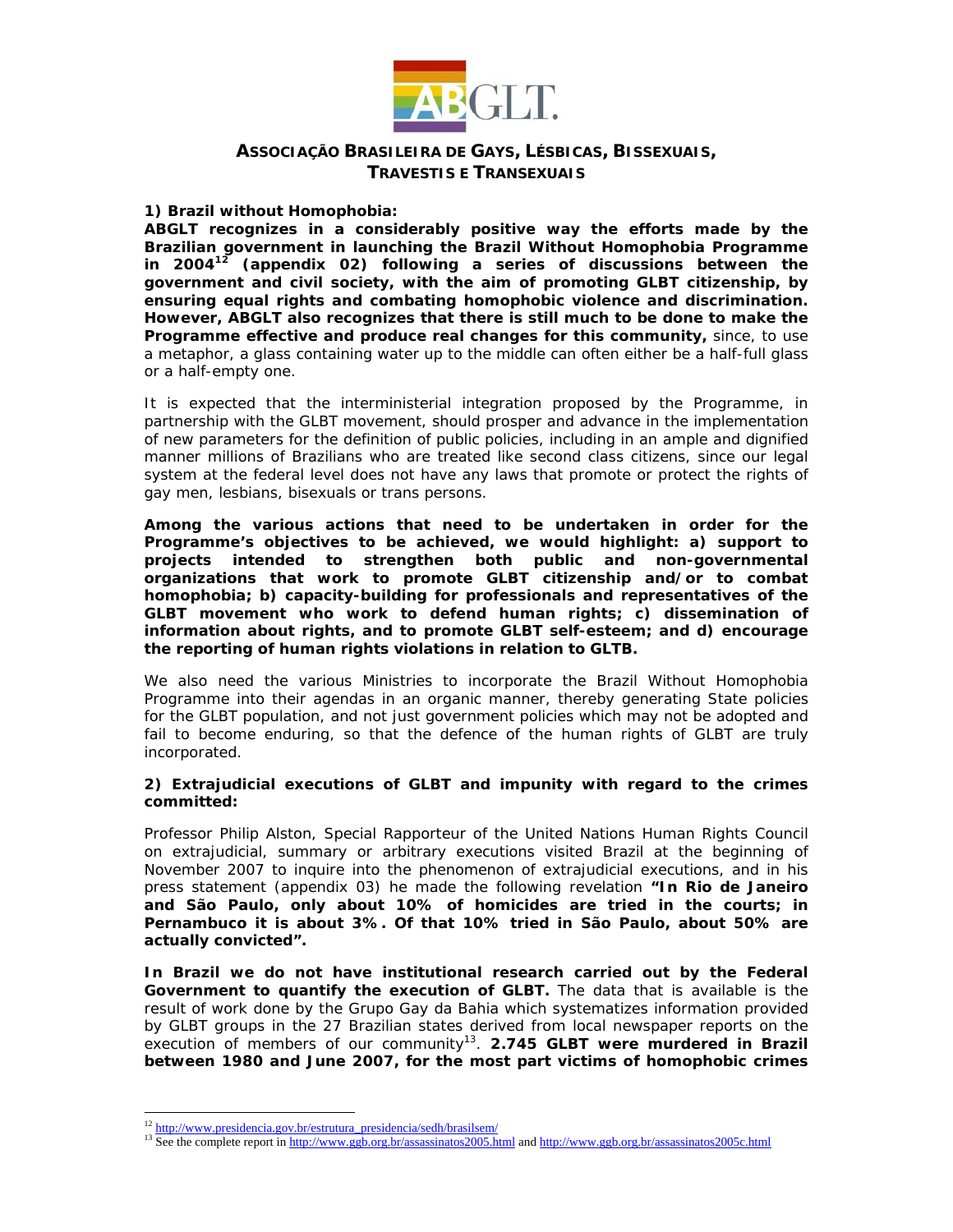

### **in which the hatred of homosexuality is manifested through the cruelty that characterizes these homicides.**

The Third National Report on Human Rights in Brazil (2005), which focuses on the period 2002-2005, produced using information collected by the University of São Paulo Violence Studies Centre (NEV-USP) and by the Teotônio Vilela Human Rights Commission (CTV) from national and foreign governmental and non-governmental organizations, states that "the number of homosexuals murdered in Brazil ranged between 126 in 2002, 125 in 2003, and 157 in 2004. This figure reduced significantly to 78 in 2005, but it must be stated that many states do not have in-depth information on the murder of homosexuals."14

An example of a crime of this nature, committed in the town of Montes Claros in the State of Minas Gerais and characterized by cruelty, is the murder of the dancer Igor Xavier<sup>15</sup> on March 1<sup>st</sup> 2002. Ricardo Athayde Vasconcelos, who confessed to the crime, having his son, Diego Athayde, as his accomplice, first tortured and then killed Igor by shooting him five times. The crime happened in an apartment block in the centre of the town. Other people who live in the same block and neighbours repeatedly called the police. But the police did not come to the scene of the crime. The murderers dragged the body down three flights of stairs, in total disrespect, put it into the car boot and threw it onto the roadside outside of the town, where they threw away their arms and fled to the state capital of Belo Horizonte. The police only arrived in the morning when the murderers were well on their way to safety in the capital. To this day the defendants have not been tried.

Professor Philip Alston said in his statement that "*I should emphasize that human rights*  law not only prohibits governments from committing extrajudicial executions, but that it *also requires governments to protect their people from murderers. Indeed, one of the*  central pillars of the idea of human rights has always been the right to life and the *freedom from fear.*"

We therefore request that as part of the Universal Periodical Review process the OHCHR urges the Brazilian Government to approve legal mechanisms to inhibit impunity and protect the GLBT community.

### **3) Civil Partnership between people of the same sex, pending in the National Congress for 12 years:**

If the rights of minorities and respect for differences are prerequisites of democracy, prejudice and discrimination towards homosexuals must be seen as a form of violence and a backward step for our culture, needing to be combated by all those who engage in the construction of a just and humane society.

**Ever since October 26th 1995, Bill No. 1151/1995 (***appendix 04***) concerning Civil Partnership between people of the same sex has been ready to be voted by the House of Representatives. It has not been voted owing to non-republican interferences by representatives who do not respect the fact that Brazil is a Lay State and invoke religious issues when legislating on civil rights, including the human rights of millions of Brazilian GLBTs.** 

l

<sup>14</sup> MESQUITA NETO, P; ALVES, R. **3º Relatório Nacional de Direitos Humanos**. São Paulo: Universidade de São Paulo, Núcleo de Estudos da Violência, 2007. 584 p. Relatório. 15 See

http://64.233.169.104/search?q=cache:JAJa2WLxv88J:www.onorte.net/noticias.php%3Fid%3D8690+%22Igor+Xavier%22&hl=pt-BR&ct=clnk&cd=6&gl=br&lr=lang\_pt